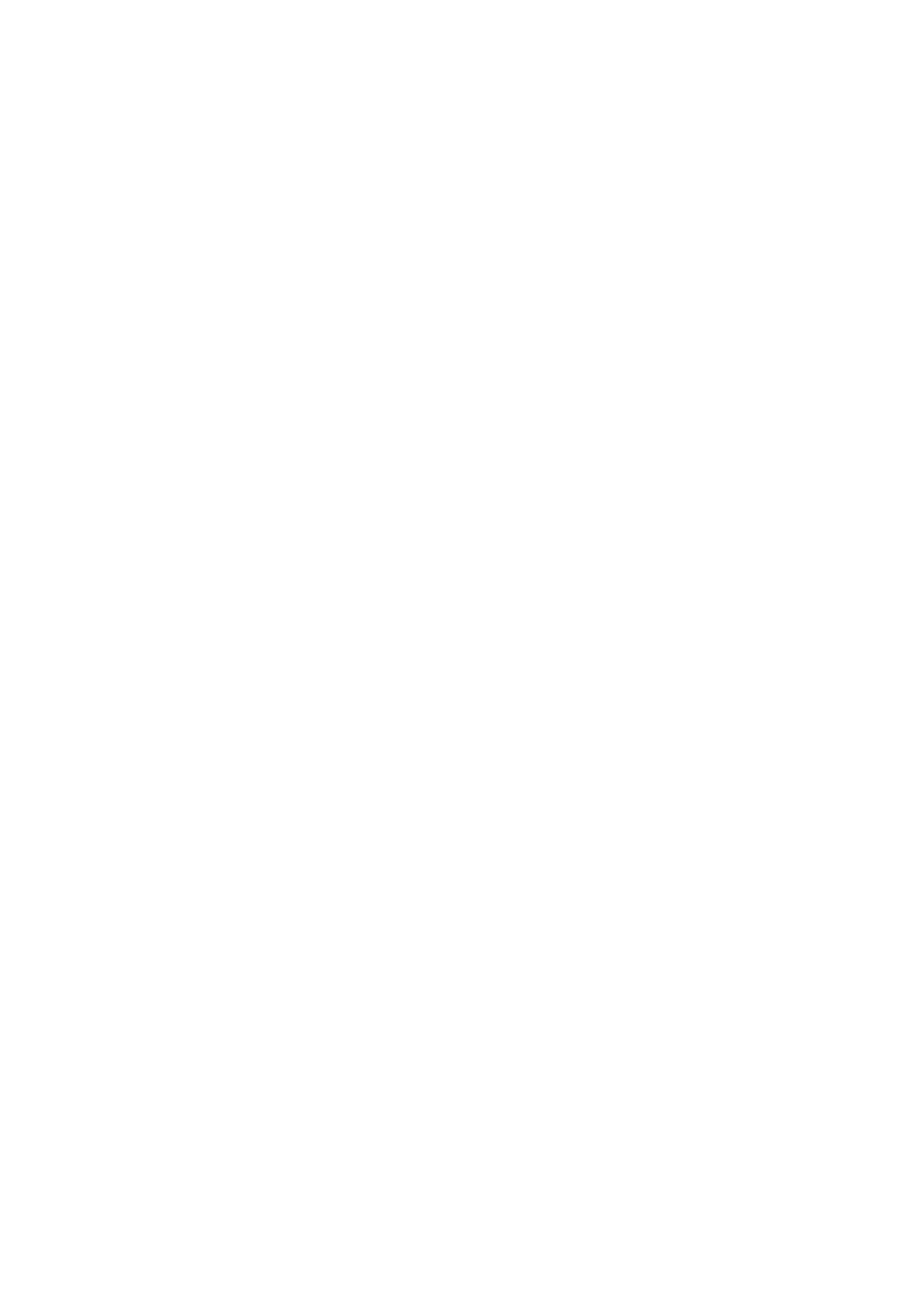

Note: In the absence of His Worship the Mayor, Deputy Mayor B Cashmore presided.

# **1 Affirmation**

The Deputy Mayor read the affirmation.

Note: a roll-call was conducted that ascertained the following members were in attendance at the commencement of the meeting:

| <b>Member</b>            | <b>Member</b> |                        |              |
|--------------------------|---------------|------------------------|--------------|
| Mayor P Goff             |               | Cr S Henderson         | $\checkmark$ |
| Deputy Mayor BC Cashmore | $\checkmark$  | Cr R Hills             | $\checkmark$ |
| Cr J Bartley - apology   |               | Cr T Mulholland        |              |
| Cr C Casey               | $\checkmark$  | Cr D Newman            | $\checkmark$ |
| Cr E Collins             | $\checkmark$  | Cr G Sayers            |              |
| Cr P Coom                | $\checkmark$  | Cr D Simpson - apology |              |
| Cr L Cooper              | $\checkmark$  | <b>Cr S Stewart</b>    | $\checkmark$ |
| Cr A Dalton              | ✓             | Cr W Walker            | $\checkmark$ |
| Cr C Darby               | $\checkmark$  | Cr J Watson            | $\checkmark$ |
| Cr A Filipaina           | $\checkmark$  | Cr P Young             |              |
| Cr C Fletcher            | ✓             |                        |              |

# **2 Apologies**

Resolution number GB/2022/26

MOVED by Deputy Mayor BC Cashmore, seconded by Cr D Newman:

#### **That the Governing Body:**

- **a) accept the apologies from:**
	- **Absence**

**Cr J Bartley Cr D Simpson**

**Lateness**

**Mayor P Goff - on council business Cr G Sayers**

**Early Departure**

**Cr P Coom**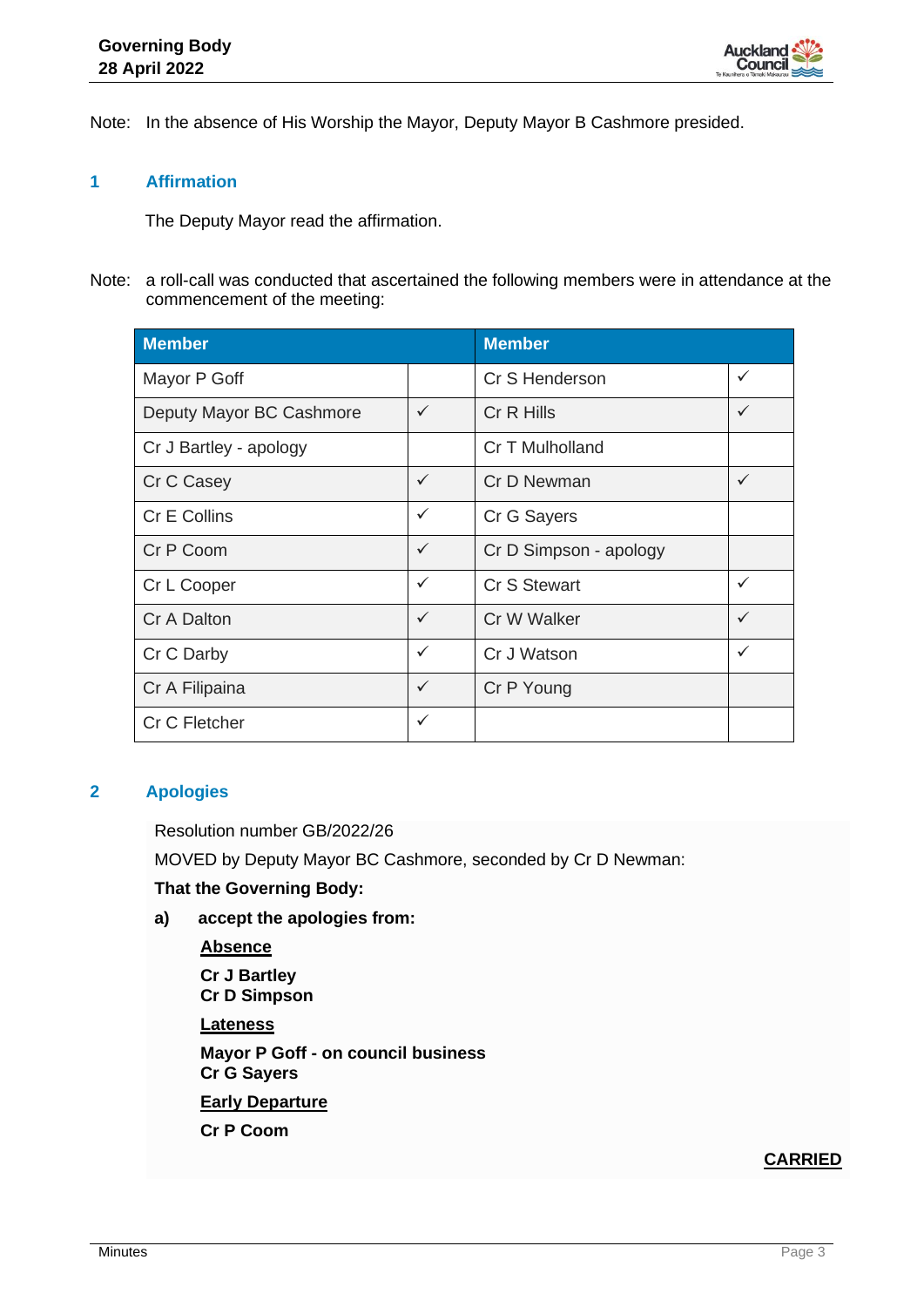

### **3 Declaration of Interest**

There were no declarations of interest.

### **4 Confirmation of Minutes**

Resolution number GB/2022/27

MOVED by Cr C Darby, seconded by Cr A Filipaina:

#### **That the Governing Body:**

**a) confirm the ordinary minutes of its meeting, held on Thursday, 24 March 2022, including the confidential section, as a true and correct record.**

**CARRIED**

# **5 Petitions**

There were no petitions.

*Cr T Mulholland joined the meeting at 10.05am. Cr P Young joined the meeting at 10.05am.*

# **6 Public Input**

#### **6.1 Public Input: Auckland War Memorial Museum - Tāmaki Paenga Hira Auckland War Memorial Museum Revised Annual Levy and Draft Annual Plan for FY2022/23**

Dr David Gaimster – Chief Executive, Penny Hulse – Trust Board and James Liddell – Stakeholder Relations Manager from Auckland War Memorial Museum were in attendance via electronic link to speak to the Governing Body.

*Mayor P Goff joined the meeting at 10.06am.* 

The Deputy Mayor vacated the Chair.

His Worship the Mayor assumed the chair at 10.06am.

*Cr P Coom left the meeting at 10.14am.*

Resolution number GB/2022/28

MOVED by Cr A Filipaina, seconded by Cr C Fletcher:

#### **That the Governing Body:**

**a) mihi / thank the representatives from Auckland War Memorial Museum for their presentation regarding Tāmaki Paenga Hira Auckland War Memorial Museum Revised Annual Levy and Draft Annual Plan for FY2022/23 and for their attendance at the meeting.**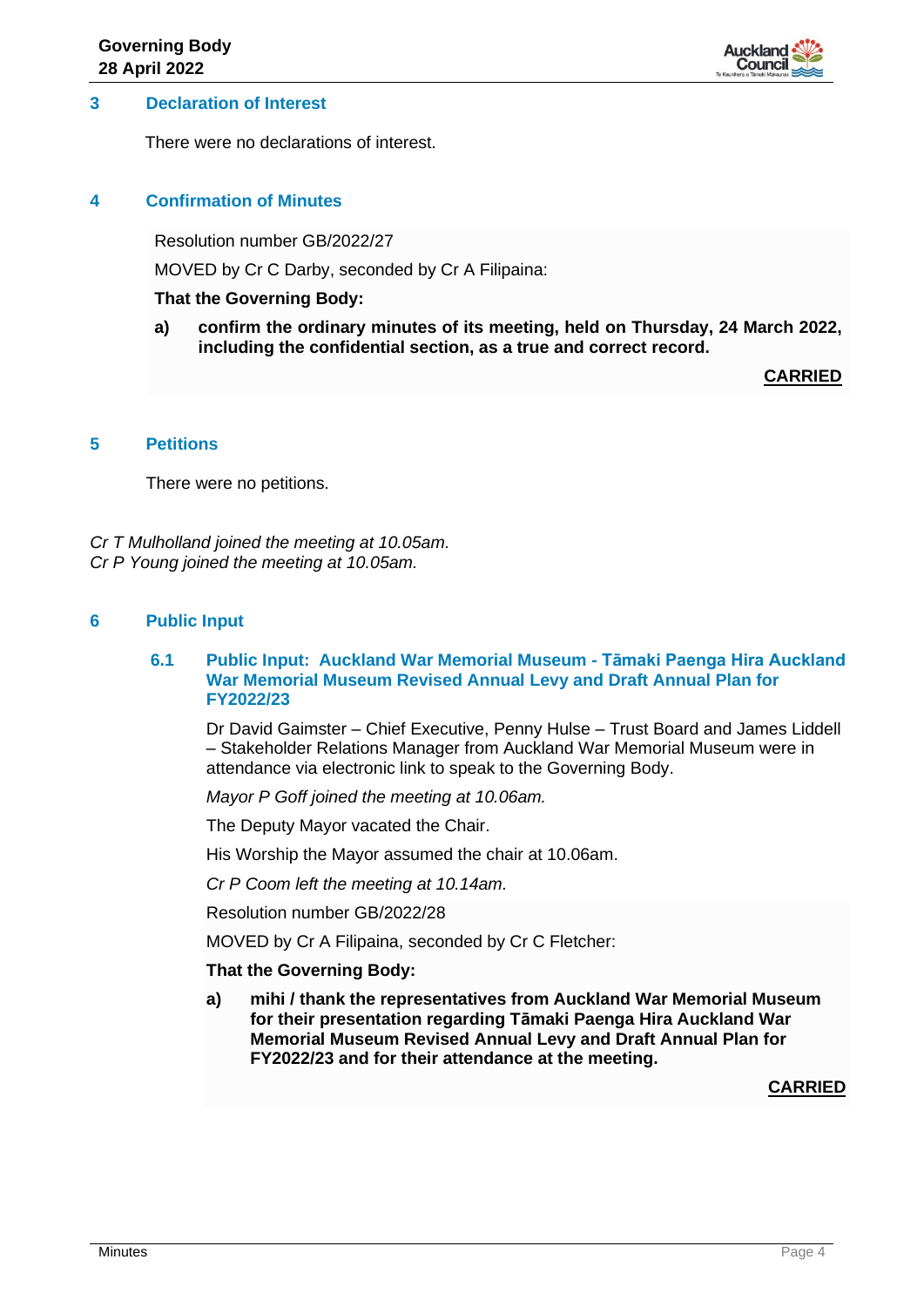

### **7 Local Board Input**

There was no local board input.

# **8 Extraordinary Business**

There was no extraordinary business.

# **9 Consideration of funding contributions to regional cultural and safety amenities 2022/2023**

*Cr A Filipaina left the meeting at 10.33am. Cr G Sayers joined the meeting 10.39am. Cr P Coom returned to the meeting via electronic link at 10.43am.*

Resolution number GB/2022/29

MOVED by Mayor P Goff, seconded by Cr S Henderson:

#### **That the Governing Body:**

**a) note that the proposed levies, if agreed by this committee, will exceed the budgeted allowance by \$310,839 and that this additional cost will need to be addressed as part of the Annual Budget process** 

#### **Auckland Regional Amenities Funding Act**

**b) approve the Auckland Regional Amenities Funding Board's proposed council funding contribution for 2022/2023 of \$16,910,479**

#### **Museum of Transport and Technology**

- **c) approve the Museum of Transport and Technology's (MOTAT's) levy request for 2022/2023 of \$18,607,810**
- **d) note that \$2.66 million of the levy request for 2022/2023 is required for delivering capital works**
- **e) note that the levy request for 2022/2023 includes reinstatement of funding to support a borrowing regime by MOTAT to deliver its 'Approach 2' projects**
- **f) express its appreciation to MOTAT for reducing its levy request following an approach from the Mayor, reflecting the pressures on Council's financial position**

#### **Auckland War Memorial Museum**

- **g) approve Auckland War Memorial Museum's levy request for 2022/2023 of \$32,292,000**
- **h) note that \$10.7 million of the levy request for 2022/2023 is required for depreciation and delivery of capital works**
- **i) express its appreciation to Auckland Museum for reducing its levy request following an approach from the Mayor, reflecting the pressures on Council's financial position**

#### **Future changes to processes**

**j) request that staff work closely with Auckland Museum, MOTAT, the Auckland Regional Amenities Funding Board and the specified Amenities under ARAFA to discuss 2023/2024 levies at an early stage of these respective processes**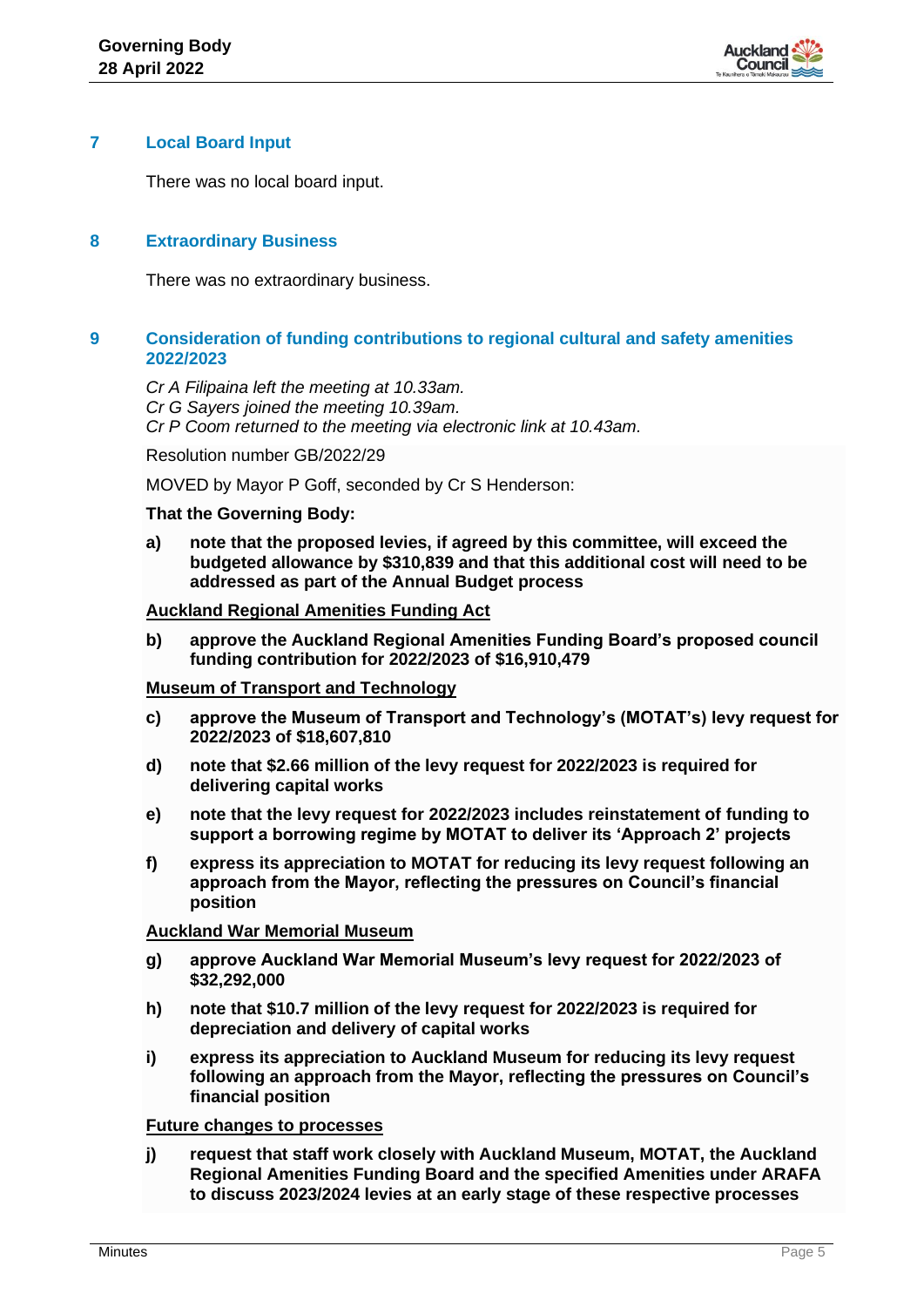

- **k) request that staff explore options for direct relationships with the specified amenities under ARAFA**
- **l) note that Auckland Unlimited continues to explore options for greater integration of MOTAT with the council group**
- **m) note the Rangatira group process for discussing changes to Auckland Museum's legislative relationship with Auckland Council is ongoing.**

**CARRIED**

- Note: Pursuant to Standing Order 1.8.6, the following councillors requested that their dissenting votes be recorded as follows:
	- Cr L Cooper against clause b)
	- Cr T Mulholland against clause b)

#### **10 Decision on proposed amendments to Stormwater Bylaw 2015**

Resolution number GB/2022/30

MOVED by Cr L Cooper, seconded by Cr D Newman:

#### **That the Governing Body:**

- **a) whakaae / approve the Bylaw Panel recommendations on the amended Te Kaunihera o Tāmaki Makaurau Te Ture-ā-rohe Wai Āwhā 2015 / Auckland Council Stormwater Bylaw 2015 in Attachment A and Attachment B of the agenda report.**
- **b) whakaū / confirm that the recommended amended Stormwater Bylaw 2015 in Attachment C of this agenda report:**
	- **i) is the most appropriate way to protect the public stormwater network from damage, misuse, interference and nuisance, and to ensure effective maintenance and operation of private stormwater systems**
	- **ii) is the most appropriate form of bylaw**
	- **iii) does not give rise to any implications under, and is not inconsistent with, the New Zealand Bill of Rights Act 1990.**
- **c) tango / adopt the amendments to the Stormwater Bylaw 2015 in Attachment C of the agenda report with effect from 30 May 2022.**
- **d) whakaū / confirm that the council has considered the views and preferences of persons likely to be affected or have an interest in the controls referenced in the amended Stormwater Bylaw 2015 in Attachment C of the agenda report.**
- **e) whakapūmau / make the following controls under the amended Stormwater Bylaw 2015, to commence on 30 May 2022:**
	- **i) [Code of Practice for Land Development and Subdivision: Chapter 4 –](http://www.aucklanddesignmanual.co.nz/regulations/codes-of-practice/stormwatercodeofpractice) [Stormwater](http://www.aucklanddesignmanual.co.nz/regulations/codes-of-practice/stormwatercodeofpractice) (version 3)**
	- **ii) [Stormwater Management Devices in the Auckland Region December 2017](http://content.aucklanddesignmanual.co.nz/regulations/technical-guidance/Documents/GD01%20SWMD%20(Amendment%202).pdf) [Guideline Document 2017/001](http://content.aucklanddesignmanual.co.nz/regulations/technical-guidance/Documents/GD01%20SWMD%20(Amendment%202).pdf)**
	- **iii) [Water Sensitive Design for Stormwater March 2015](http://www.aucklanddesignmanual.co.nz/regulations/technical-guidance/wsd) Guideline Document [2015/004](http://www.aucklanddesignmanual.co.nz/regulations/technical-guidance/wsd)**
	- **iv) [Stormwater Soakage and Groundwater Recharge in the Auckland Region](http://content.aucklanddesignmanual.co.nz/regulations/technical-guidance/Documents/GD07%20Soakage%20and%20Groundwater%20Recharge%20Guide.pdf)  2021 [Guideline Document GD2021/007](http://content.aucklanddesignmanual.co.nz/regulations/technical-guidance/Documents/GD07%20Soakage%20and%20Groundwater%20Recharge%20Guide.pdf)**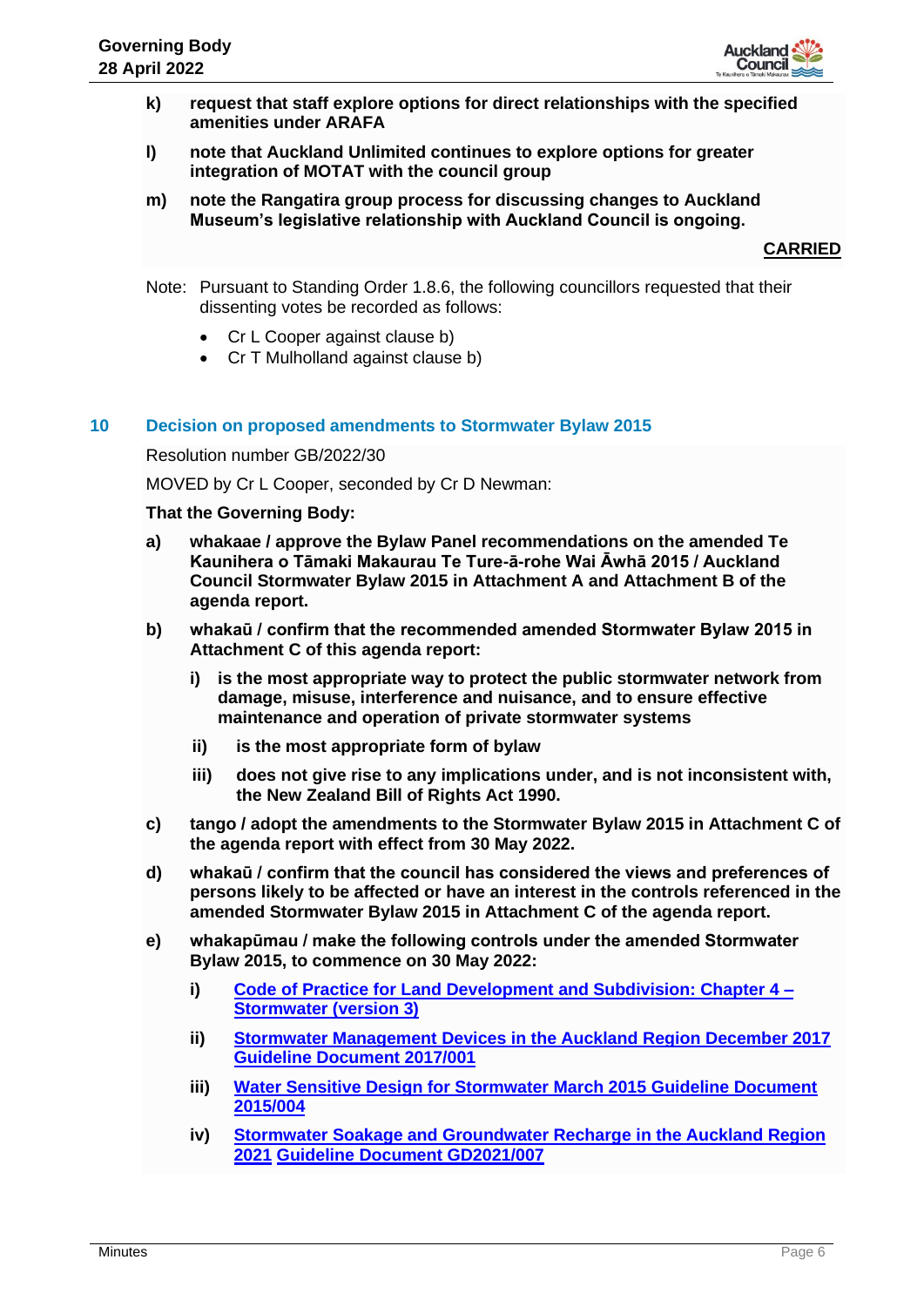

- **f) tono / request through the Chief Executive to the manager responsible for Healthy Waters to report to the Regulatory Committee on the next update to the Stormwater Code of Practice control, including industry consultation and views.**
- **g) tono / request through the Chief Executive to the manager responsible for Healthy Waters to prepare a schedule of infringement offences and fees for the Stormwater Bylaw 2015 for approval by the chair of the Regulatory Committee.**
- **h) whakaae / authorise the chair of the Regulatory Committee to request the relevant minister to commence the process to make the necessary regulations under the Local Government Act 2002 to prescribe the infringement offences and fees in clause g).**
- **i) whakaae / approve the distribution of this agenda report and associated minutes to local boards for their information.**
- **j) tuku mana / delegate authority through the Chief Executive to the manager responsible for the Bylaw to make any amendments to the Bylaw in Attachment C of the agenda report to correct errors or omissions.**

**CARRIED**

# **11 Decision on proposed amendments to the Property Maintenance and Nuisance Bylaw** Resolution number GB/2022/31 MOVED by Cr L Cooper, seconded by Cr C Casey:

# **That the Governing Body:**

- **a) whakaae / approve the Bylaw Panel's recommendations on the proposed changes to the Auckland Council Te Ture ā-rohe Tiaki Rawa me Ngā Mahi Whakapōrearea 2015 / Property Maintenance and Nuisance Bylaw 2015 in Attachment A and Attachment B of the agenda report.**
- **b) whakaū / confirm that the amended Auckland Council Property Maintenance and Nuisance Bylaw 2015 in Attachment C of the agenda report:**
	- **i) is the most appropriate way to minimise public health risks and nuisance on private property**
	- **ii) is the most appropriate form of bylaw**
	- **iii) does not give rise to any implications under, and is not inconsistent with, the New Zealand Bill of Rights Act 1990.**
- **c) tango / adopt the amendments to the Auckland Council Property Maintenance and Nuisance Bylaw 2015 in Attachment C of the agenda report with effect from 1 July 2022.**
- **d) whakaae / approve the distribution of this agenda report and associated minutes to local boards for their information.**
- **e) tuku mana / delegate authority through the Chief Executive to the manager responsible for bylaws to make any amendments to the Bylaw in Attachment C of the agenda report to correct errors or omissions.**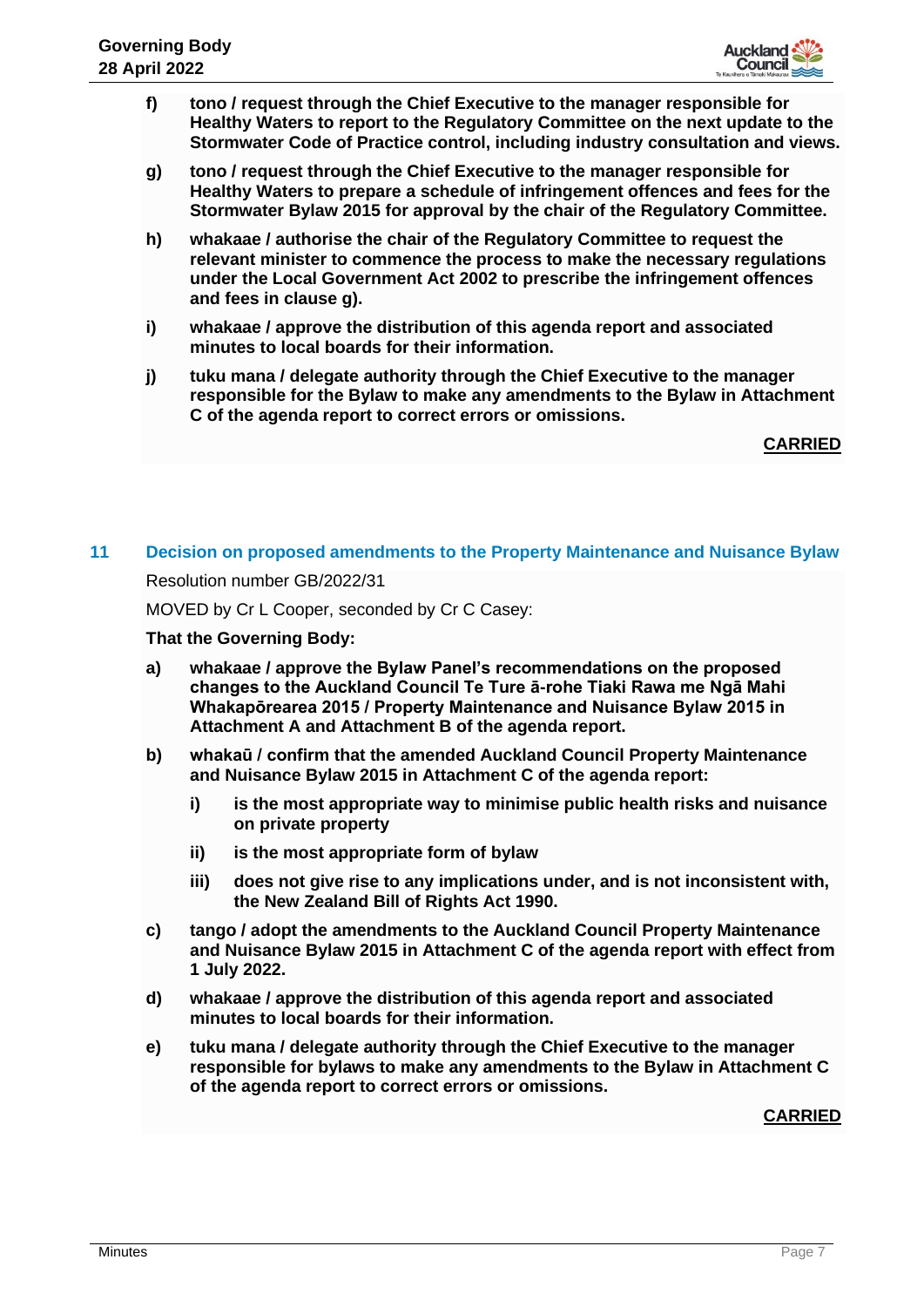

#### **12 Referred from the Appointments and Performance Review Committee - Update on FY2022-2024 chief executive's performance objectives for the financial year to 31 December 2021**

*Cr A Filipaina returned to the meeting via electronic link at 11.23am.*

Note: changes were made to the original recommendation, adding new clause b) and amending clause c), with the agreement of the meeting.

Resolution number GB/2022/32

MOVED by Mayor P Goff, seconded by Cr A Dalton:

#### **That the Governing Body:**

- **a) tuhi / note the Update on FY2022-2024 chief executive's performance objectives for the finance year to 31 December 2021 report (Attachment A of the agenda report)**
- **b) tuhi / note that the majority of the FY2022-2024 chief executive's performance objectives remain on track to be met by June 2022**
- **c) whakaae / agree with the decision which reduces the full-time equivalent (FTE) employees target range by 262, from 6385 – 6485 to 6123 – 6223 from quarter four of the current financial year, reflecting the divestment of Amenities and Infrastructure Maintenance Services.**

#### **CARRIED UNANIMOUSLY**

#### **13 Forward Work Programmes for Committees of the Governing Body**

Resolution number GB/2022/33

MOVED by Cr C Darby, seconded by Deputy Mayor BC Cashmore:

#### **That the Governing Body:**

**a) tuhi / note the approved and updated forward work programmes for all committees of the Governing Body.**

#### **CARRIED**

# **14 Summary of Governing Body information memoranda, workshops and briefings (including the Forward Work Programme) - 28 April 2022**

Resolution number GB/2022/34

MOVED by Cr E Collins, seconded by Cr P Coom:

#### **That the Governing Body:**

- **a) tuhi / note the progress on the forward work programme appended as Attachment A of the agenda report**
- **b) riro / receive the Summary of Governing Body information memoranda, workshops and briefings – 28 April 2022.**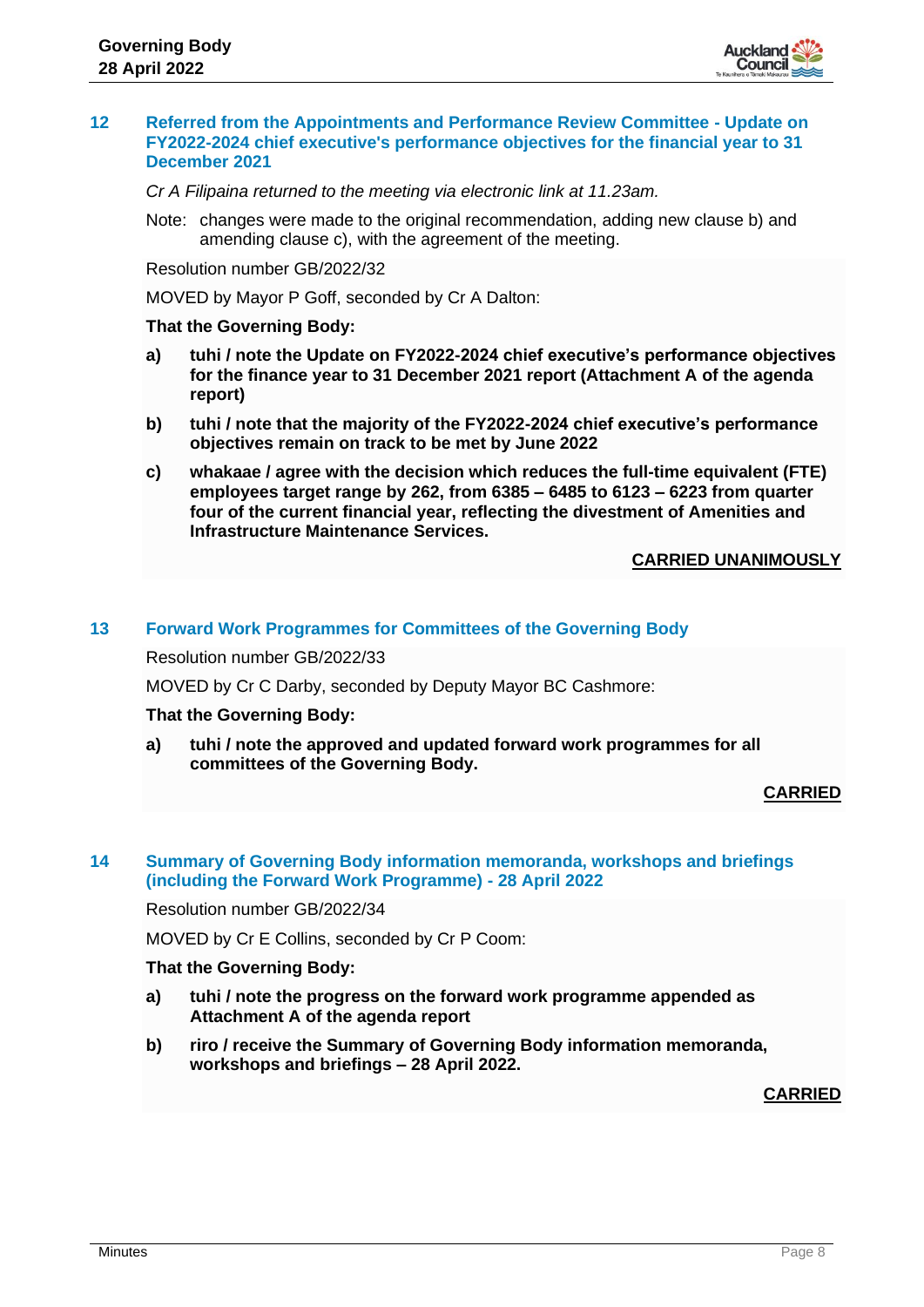

# **15 Consideration of Extraordinary Items**

There was no consideration of extraordinary items.

# **16 Procedural motion to exclude the public**

Resolution number GB/2022/35

MOVED by Mayor P Goff, seconded by Deputy Mayor BC Cashmore:

**That the Governing Body:**

**a) exclude the public from the following part(s) of the proceedings of this meeting.**

**The general subject of each matter to be considered while the public is excluded, the reason for passing this resolution in relation to each matter, and the specific grounds under section 48(1) of the Local Government Official Information and Meetings Act 1987 for the passing of this resolution follows.**

**This resolution is made in reliance on section 48(1)(a) of the Local Government Official Information and Meetings Act 1987 and the particular interest or interests protected by section 6 or section 7 of that Act which would be prejudiced by the holding of the whole or relevant part of the proceedings of the meeting in public, as follows:**

|                                                                                                                                                                                       | Agreement (Detailed Fiaming Filase)                                                                                                                                                                                                                                                                                                                                                                                                                                           |                                                                                                                                                                                                    |  |  |  |  |
|---------------------------------------------------------------------------------------------------------------------------------------------------------------------------------------|-------------------------------------------------------------------------------------------------------------------------------------------------------------------------------------------------------------------------------------------------------------------------------------------------------------------------------------------------------------------------------------------------------------------------------------------------------------------------------|----------------------------------------------------------------------------------------------------------------------------------------------------------------------------------------------------|--|--|--|--|
| Reason for passing this<br>resolution in relation to each<br>matter                                                                                                                   | Particular interest(s) protected<br>(where applicable)                                                                                                                                                                                                                                                                                                                                                                                                                        | Ground(s) under section 48(1)<br>for the passing of this resolution                                                                                                                                |  |  |  |  |
| The public conduct of the part of<br>the meeting would be likely to<br>result in the disclosure of<br>information for which good<br>reason for withholding exists<br>under section 7. | s7(2)(c)(ii) - The withholding of<br>the information is necessary to<br>protect information which is<br>subject to an obligation of<br>confidence or which any person<br>has been or could be compelled<br>to provide under the authority of<br>any enactment, where the<br>making available of the<br>information would be likely to<br>damage the public interest.<br>In particular, the report contains<br>information yet to be considered<br>by Cabinet and for which an | s48(1)(a)<br>The public conduct of the part of<br>the meeting would be likely to<br>result in the disclosure of<br>information for which good<br>reason for withholding exists<br>under section 7. |  |  |  |  |
|                                                                                                                                                                                       | obligation of confidence exists.                                                                                                                                                                                                                                                                                                                                                                                                                                              |                                                                                                                                                                                                    |  |  |  |  |

#### **C1 CONFIDENTIAL: Auckland Light Rail - Heads of Terms of the Sponsors' Agreement (Detailed Planning Phase)**

The text of these resolutions is made available to the public who are present at the meeting and form part of the minutes of the meeting.

# **CARRIED**

12.18pm The public was excluded.